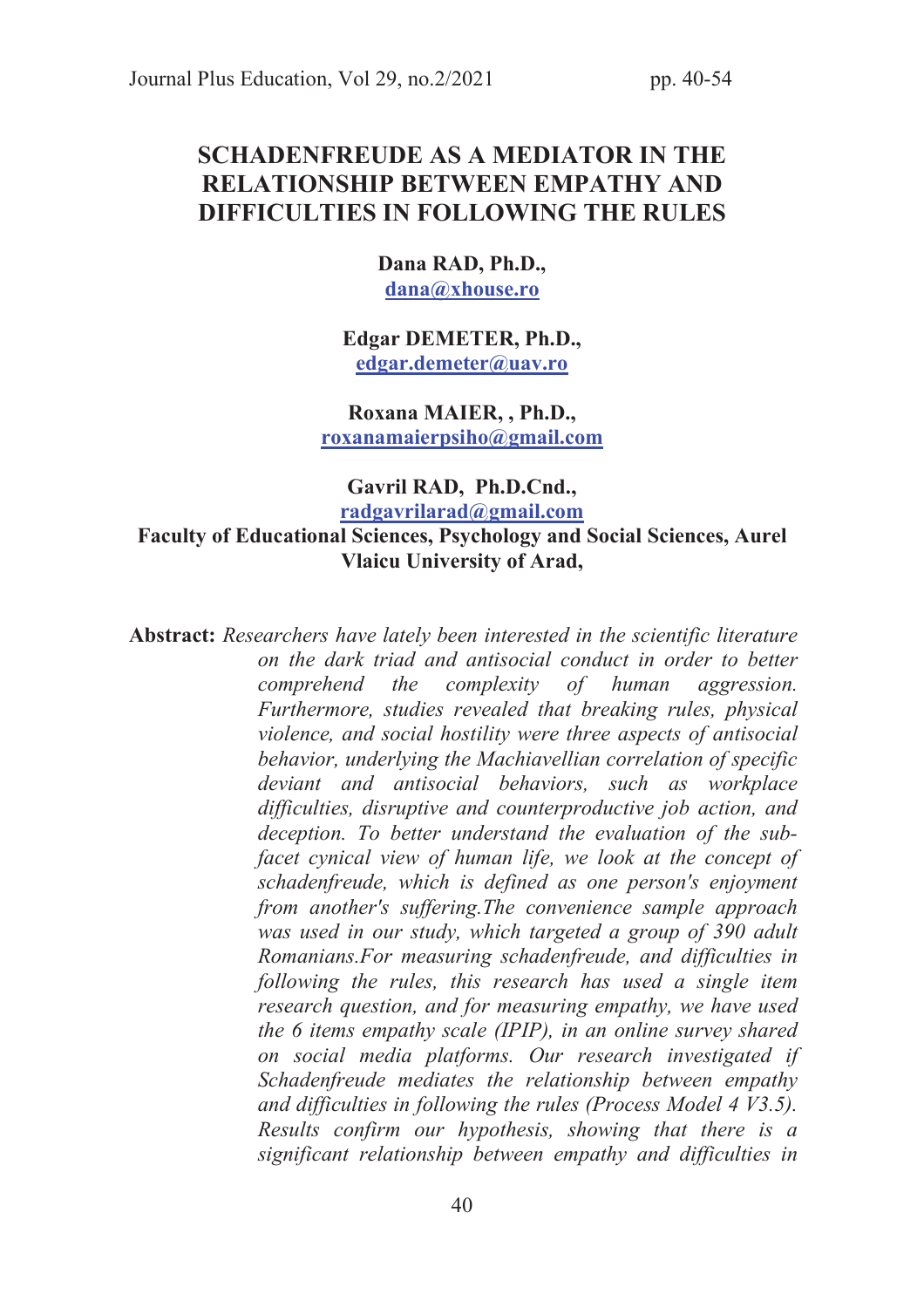following the rules, but when adding schadenfreude into the equation, former relationship becomes statistically insignificant, and all the effect flows through the mediator, schadenfreude. Thus, the more individuals score on schadenfreude, the more difficulties show in following the rules. Conclusions and implications are discussed.

Keywords: Schadenfreude; difficulties in following the rules; empathy; mediation.

#### 1. Introduction

Emotion control issues, such as aggressiveness, might be a nonspecific component in breaking communication standards both online and offline. Hostility as a personality trait and rage as a characteristic of emotional experience and aggressive manifestation may play different roles (Buss & Perry, 1992).

Empathy and tolerance are important in communication because they are linked to a considerate, proactive attitude towards other, the ability to percept reality from another person's point of view, and the ability to empathize, even if the other person is from a different cultural background, ethnicity, or social class. Empathy and tolerance are known to be linked to aggressiveness, especially online aggression (Machackova&Pfetsch, 2016). For example, an intervention to minimize stereotyping and group distortion among Christian and Islamic students was successful in part due to changes in emotion management, particularly because students began to use fewer words to convey anger and grief (White, Abu-Rayya, Bliuc, & Faulkner, 2015). Empathy is linked to a stronger desire to follow rules when it comes to developing a responsible attitude toward the other person (BalasTimar, 2018; Soldatova and Rasskazova, 2019); Rad et al., 2019; Rad et al., 2020).

Antisocial conduct is defined as any behaviour that causes harm to others, undermines social standards, and/or violates the rights of persons or the property of others. Ordinary instances encompass criminal actions like vandalism, burglary, and ambush, as well as interpersonally damaging behaviors like racist insults and the propagation of harmful rumors. Indeed, the specific manifestation of introverted behavior varies from person to person. (Lahey and Waldman, 2003; Loeber and Stouthamer-Loeber, 1998; Offord and Bennett, 1994; White et al., 2001). According to this view, the explanatory figure believes that there are at least two marginally linked reserved variables: an overt or physically aggressive/oppositional calculation and a covert or non-aggressive/rule-breaking calculation (Frick et al., 1993; Loeber and Schmaling, 1985). Physical harassment (physically assaulting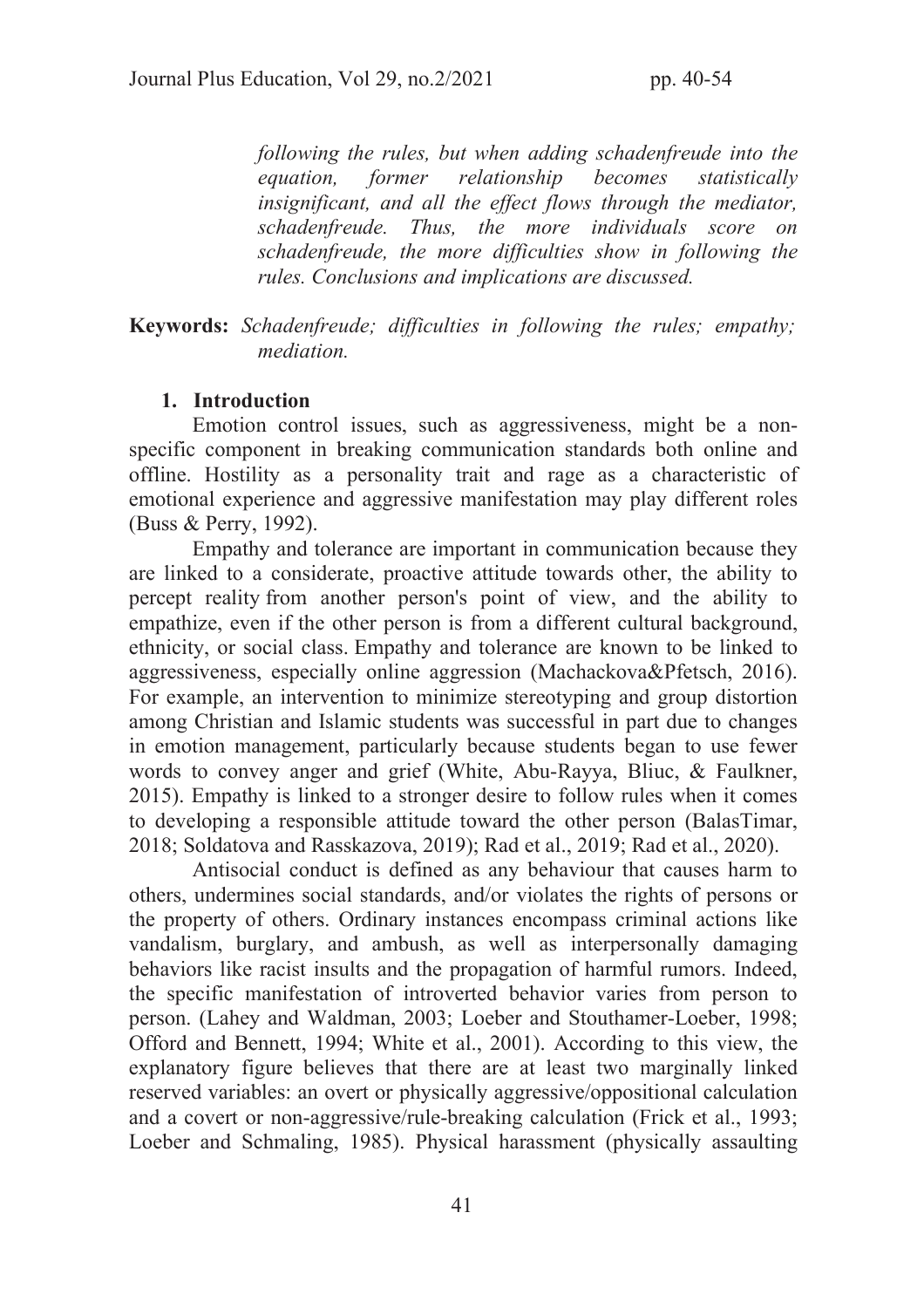and threatening others) and non-aggressive rule-breaking (lying, cheating without contact, and vandalism) frequently follow separate formative trajectories. Physical enmity is most common in early children (Tremblay, 2003), after which the mean levels of these actions progressively decrease (Stranger et al., 1997; Tremblay, 2003). By contrast, rule-breaking is very uncommon in the middle of childhood, develops substantially throughout puberty, and then declines in the midst of the transition to adulthood (Stranger et al., 1997). Physical hostility, on the other hand, exhibits higher rates of rank-and-order aggressiveness over time, implying that some little children with the highest levels of such behaviors likely to stay extraordinarily violent as adults (Tremblay, 2003), notwithstanding rulebreaking dissent.

According to research, there are two refinements between physical strength and rule-breaking antisocial behavior, with the lack of affective control being particularly characteristic of physical aggression (Burt and Donnellan, 2008; Burt and Larson, 2007; Cohen and Strayer, 1996; Pardini et al., 2003), although impulsivity appears to be more closely related to rulebreaking (Burt and Donnellan, 2008). Physical aggressiveness and rulebreaking are used to demonstrate etiological abilities. Physical hostility, in particular, appears to be more heritable than rule-breaking (hereditary impacts account for 65 and 48% of change, on an individual basis), despite the fact that rule-breaking is more affected by the shared environment than hostility (shared environmental effects compensate for 5 to 18% of variability, on an individual basis) (Burt, 2009). Later research has also suggested that associations with specific candidate characteristics change between physical aggression and rule-breaking (Burt and Mikolajewski, 2008), such that these genes are separately connected to rule-breaking. In summary, there is growing evidence that physical aggression and nonaggressive rule-breaking are two distinct phenomena.

Social hostility (also known as backhanded or social enmity) is a form of introverted behavior in which one perceives social interactions as a means of hurting others. This includes tattooing, seclusion, and partner stealing, all of which can be communicated either openly (threatening the termination of a fellowship) or secretly (spreading rumors). Analysts advised that social enmity be distinguished from other kinds of antisocial or aggressive conduct in proportion to the gender differences indicated in the base rates (Vaillancourt et al., 2003). It has been proposed that adolescent women are less prone to engage in physical aggressiveness but are also more likely to hold in social enmity (Crick et al., 1998). In any case, social violence appears to be antisocial to the extent that the targets of social violence report psychological effects (depression and depressive symptoms) that are quite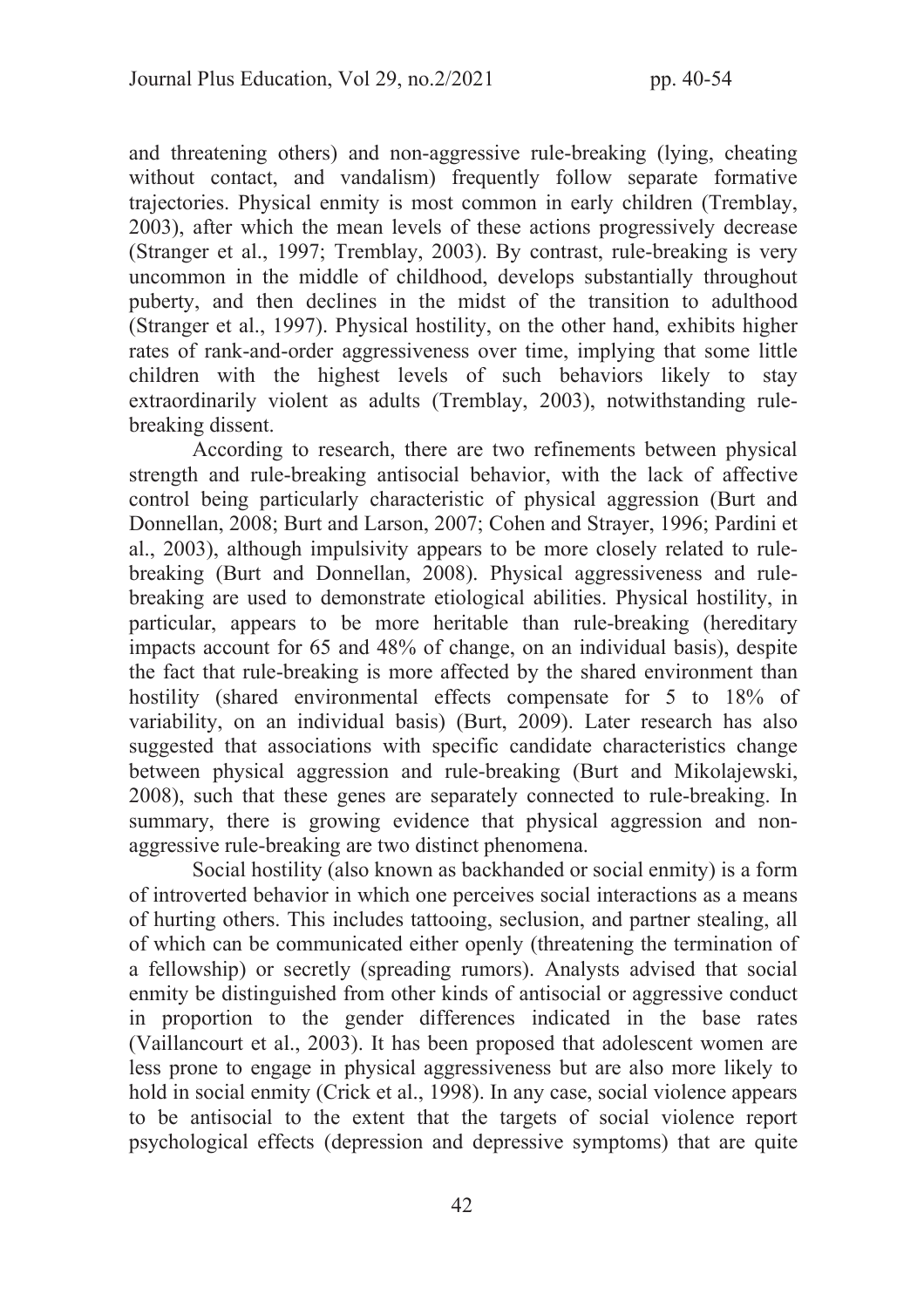comparable to those experienced by physical assault victims (Crick and Bigbee, 1998; Crick et al., 2002).

Social violence has been seen beyond childhood for a long time (Kink et al., 1997; McNeilly-Choque et al., 1996), but it is more frequent throughout puberty (Cairns et al., 1989; Osterman et al., 1998). It lasts considerably until early adulthood, when it begins to decrease (Xie et al., 2005). Finally, physical and social hostility has been linked to the functioning of comorbid psychology. While physical violence is strongly linked to external disorders, social antagonism is more frequently linked to internalizing illness (Kink, 1997). In reality, physical violence was linked to greater rates of peer rejection, but social aggression was linked to higher rates of peer acceptance, at least among men (Kink et al., 1997). We also noted that there hasn't been much attention paid to a dynamic sensation that is frequently disguised. Schadenfreude (German for "harm-joy") is the sense of happiness, fulfillment, or self-satisfaction that arises from understanding or experiencing others' wrath, annoyance, or mortification (Wayne, Spears and Manstead, 2015). Schadenfreude is a complex affect because, instead of feeling empathetic to someone else's suffering, it elicits pleasant feelings that take delight in seeing others fail (Cecconi, Poggi, and D'Errico, 2020). This feeling occurs more frequently in youngsters than in adults. In any event, adults are experiencing a loss of pleasure, despite the fact that the majority of them are disguised (van Dijk et al., 2011).

Analysts have also discovered three driving variables for schadenfreude: hostility, competitiveness, and financial prosperity. A few investigations have shown that self-esteem is defined by a negative connection with recurrence and an increase in schadenfreude. As a result, the lower a person's self-esteem, the more frequently or frequently they experience the pleasure of injury. Individuals with greater self-esteem, on the other hand, may exhibit less typical or severe self-esteem activities less frequently than those with lower self-esteem (van Dijk et al., 2011). This reciprocal connection is said to be hampered by people's social proclivity to establish and retain their self-identity / self-conception, both in-group and out-group. Watching another person struggle can provide a little (but ultimately insignificant) boost of confidence, even if the spectator's enhanced self-esteem substantially decreases the risk they perceive to their position or identity as a result of plainly failing human behaviors. Because this person understands that the other person's successes and failures have no bearing on their own position or well-being in any sort of circumstances, they have a very limited interest in whether the other person does well or poorly (Hendricks, 2018).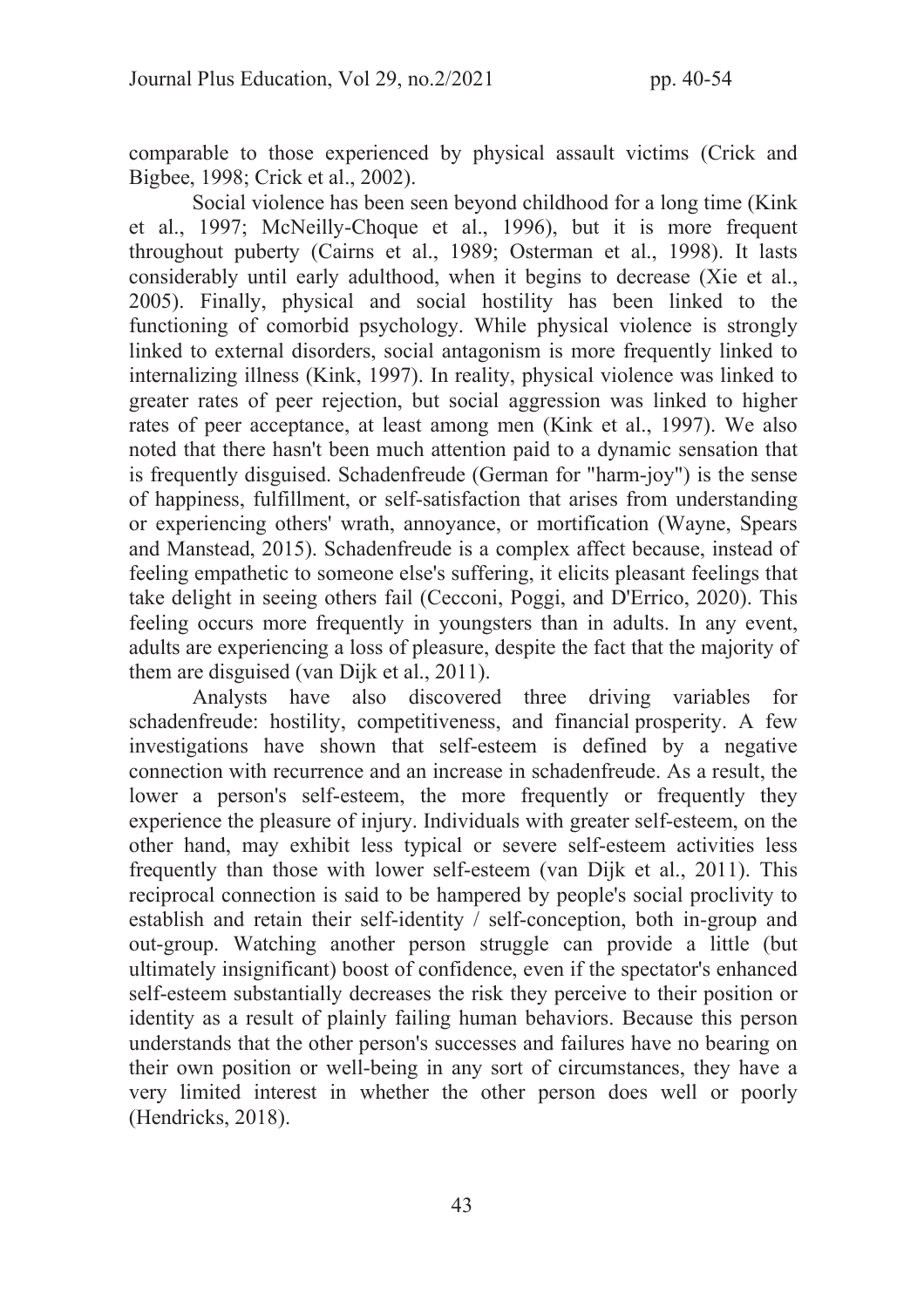Aggression-induced Schadenfreude frequently incorporates social identities. The pleasure derived from seeing someone suffer stems from the observer's belief that the other person's dissatisfaction is for the advancement or acceptance of their own community's (in-group) position in comparison to other (out-group) groups.Basically, depending on the position of a group against a group, this might do harm. Individualistic and interpersonal competition characterizes Schadenfreude's rivalry. This arises from their innate desire to stay ahead of and separate from their classmates. Some people's suffering promotes happiness because the spectator is more concerned with his own identity and self-esteem than with his communal identity.

Anguish at another's success is also implied by the idea of schadenfreude (Sivanandam, 2006; Demeter, et al., 2021; Rad et al., 2021). Sadism provides delight via the punishment of suffering, but schadenfreude is the enjoyment of seeing difficulty and, in particular, the realization that the other, in some way, deserved the occurrence (Ben-Ze'ev, 2014).

Cikara et al. (2011) examined schadenfreude in sports fans utilizing helpful desired reverberation imaging and discovered that viewers tended to have higher activation in brain areas associated to self-reported delight (ventral striatum) when seeing a match party incur unfavorable repercussions (a strikeout) (Cikara, Botvinick and Fiske, 2011). Fans differentiate by displaying lengthy action in the front cingulate and insulate after witnessing their own side suffer a loss.

Brain-scanning considers people' appearance to be related with envy. Indeed, the consistency of prior envy reactions seems to anticipate the amount of the brain's weak response (Takahashi et al., 2009; Angier, 2009). The 2009 study demonstrates people's propensity to have schadenfreude in reaction to bad political possibilities (Combs et al., 2009). The study has been proven to assess whether or not occurrences resulting in objective injuries are likely to cause harm. According to the research, the likelihood of injury relies on whether the plaintiff group or the opposing party was harmed.

#### 2. Methodology

## 2.1.Objective and hypothesis

There is evidence of a link between a lack of empathy and rulebreaking in a variety of research contexts. Such traits emerge as key subgroups of antisocial behavior, each with different formative orientations, statistical designs, relationships, and etiological bases (Murray et al., 2008). Hence, this research's centre is to examine if there's a critical prediction coefficient of empathy to difficulties in following the rules, and how does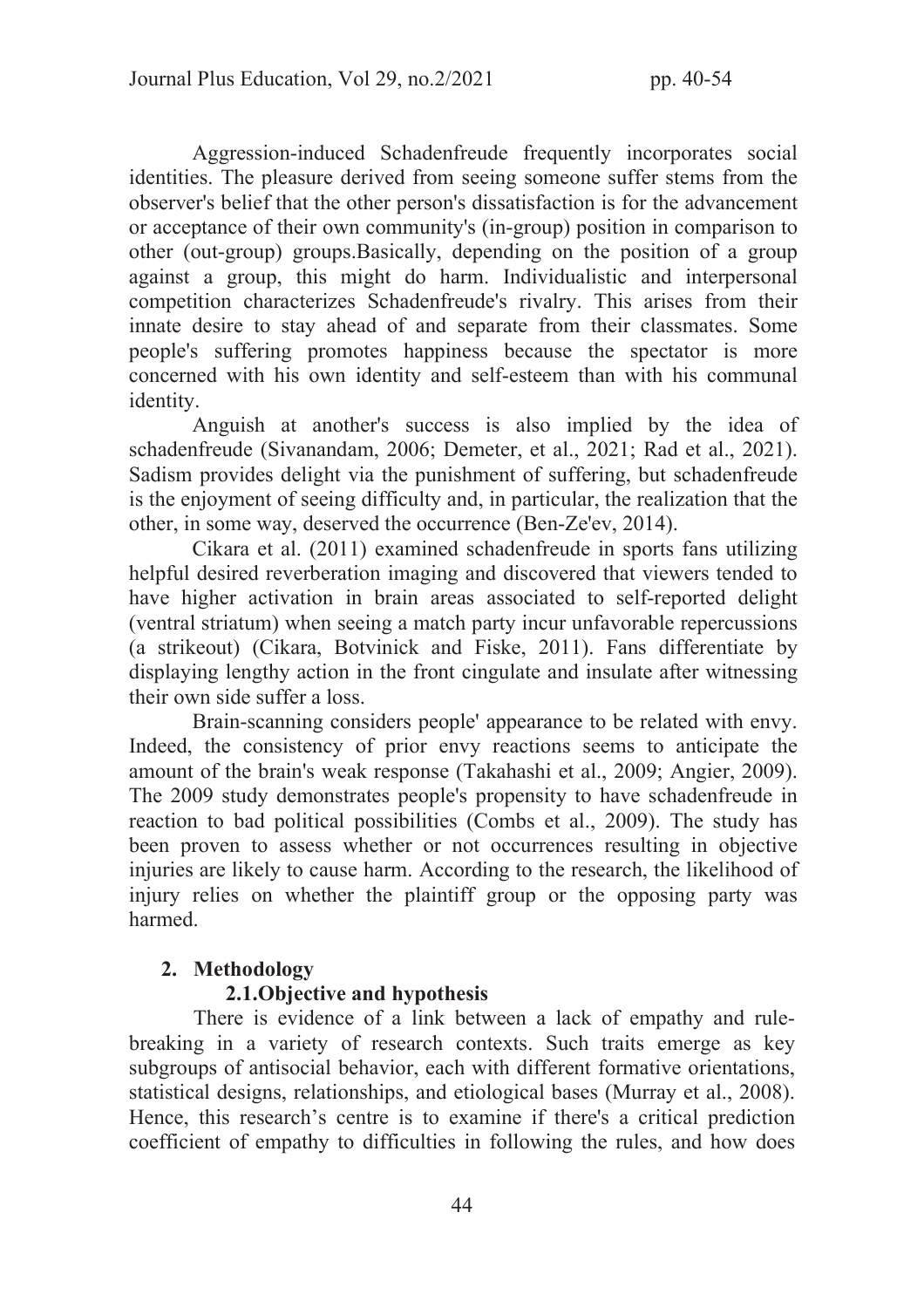this relationship behave when we introduce the mediator schadenfreude. We presume that schadenfreude totally mediates the relationship between empathy and difficulties in following the rules.

## 2.2.Participants

Our study focused on a group of 390 Romanians with an average age of 31 years, male respondents (21.3%) and female respondents (78.7%), with 29.5 percent originating from rural areas and 70.5 percent from metropolitan areas. 34.1 percent of respondents have completed high school, 39 percent have completed a bachelor's degree, 21.8 percent have completed a master's degree, and 5.1 percent have completed a doctoral degree.

Because the objective of this inquiry is exploratory, we used convenience sampling. According to the convenient concept of accessibility, the total number of participants was picked on a sequential basis, according to the order of appearance, while completing an online questionnaire disseminated on social media platforms. Responses were gathered in the context of COVID-19 social isolation between April and May 2020.

## 2.3.Instruments

We have included the following instruments in our online inquiry for the purposes of this research.

For assessing empathy( $m=1.51$ ; SD=0.77), we have usedEmpathy -International Personality Item Pool -IPIP (Goldberg, L.R., et al., 2006; Iliescu, D., et al., 2015). Empathy is a summative 6 items scale. Items marked with R (4,5,6) are reversed, the scores thus obtained for items are then summed.

The single research items listed below were used:

- To assess problems in following the regulations (m=0.71,  $SD=0.96$ ), this study employed a single item measure – Item 25. Please indicate your agreement with the following statement on a scale of one to five, where 1 represents strongly disagree, 2 represents disagree, 3 represents neither agree nor disagree, 4 represents agree, and 5 represents strongly agree: I have a difficult time adhering to regulations.

- This study employed a single item measure – Item 93 – to assess schadenfreude (m=0.31, SD=0.79). Please indicate your agreement with the following statement on a scale of one to five, where 1 represents strongly disagree, 2 represents disagree, 3 represents neither agree nor disagree, 4 represents agree, and 5 represents strongly agree:I feel good when something bad happens to other people.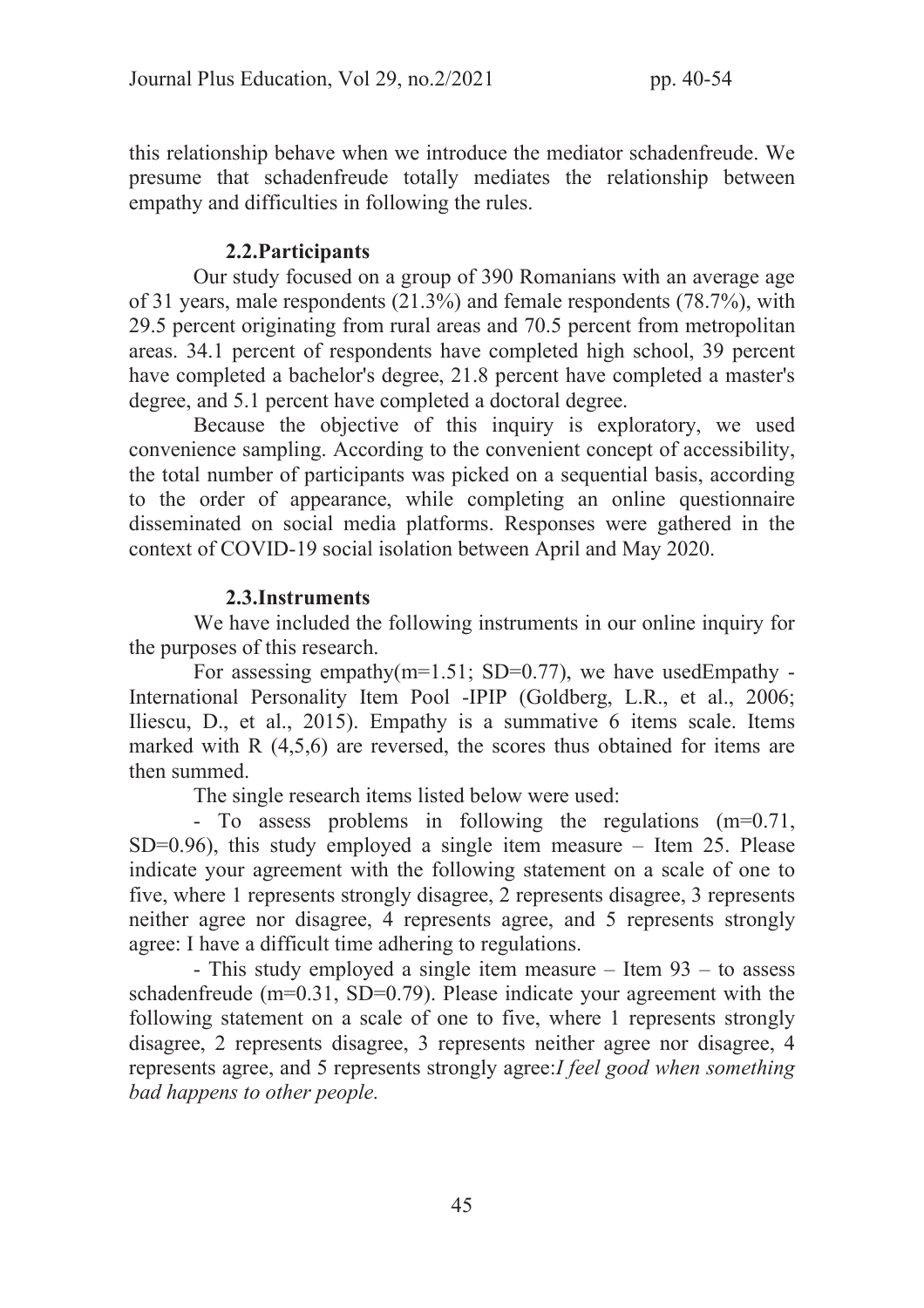## 2.4.Research design

Our team has computed a mediation analysis in Model 4 of SPSS' Process V3.5, in which the dependant variable is the difficulties in following the rules, the independent variable is empathy and the mediator in schadenfreude.

#### 3. Results

Descriptive statistics for the variables used in the present research are depicted in Table 1 and Table 2. Regarding means and standard deviations, the following results are obtained schadenfreude(m=0.31; SD=0.79), difficulties in following the rules(m=0.71; SD=0.96), and empathy (m=3.89;  $SD=0.78$ ).

|                                     | Mean   | Std.      | N   |
|-------------------------------------|--------|-----------|-----|
|                                     |        | Deviation |     |
| Empathy                             | 3.8974 | .78213    | 390 |
| Schadenfreude                       | .31    | .796      | 390 |
| Difficulties in following the rules | 71     | .962      | 390 |

#### Table 1 – Descriptive statistics

|                                     | Empathy               | Schadenfreude Difficulties in |                        |
|-------------------------------------|-----------------------|-------------------------------|------------------------|
|                                     |                       |                               | following the<br>rules |
|                                     |                       |                               |                        |
| Empathy                             |                       |                               |                        |
|                                     |                       |                               |                        |
|                                     | $-.159$ <sup>**</sup> |                               |                        |
| Schadenfreude                       | .002                  |                               |                        |
|                                     | 390                   | 390                           |                        |
|                                     | $-.120*$              | $.267**$                      |                        |
| Difficulties in following the rules | .017                  | .000                          |                        |
|                                     | 390                   | 390                           | 390                    |

#### Table 2 – Correlation coefficients

Regarding the correlation coefficients, results present a negative correlation between schadenfreude and empathy  $r=0.15$  at a p value  $\leq 0.01$ , a negative correlation between empathy and difficulties in following the rules  $r=-0.12$  at a p value  $\leq 0.05$ , and a positive correlation between difficulties in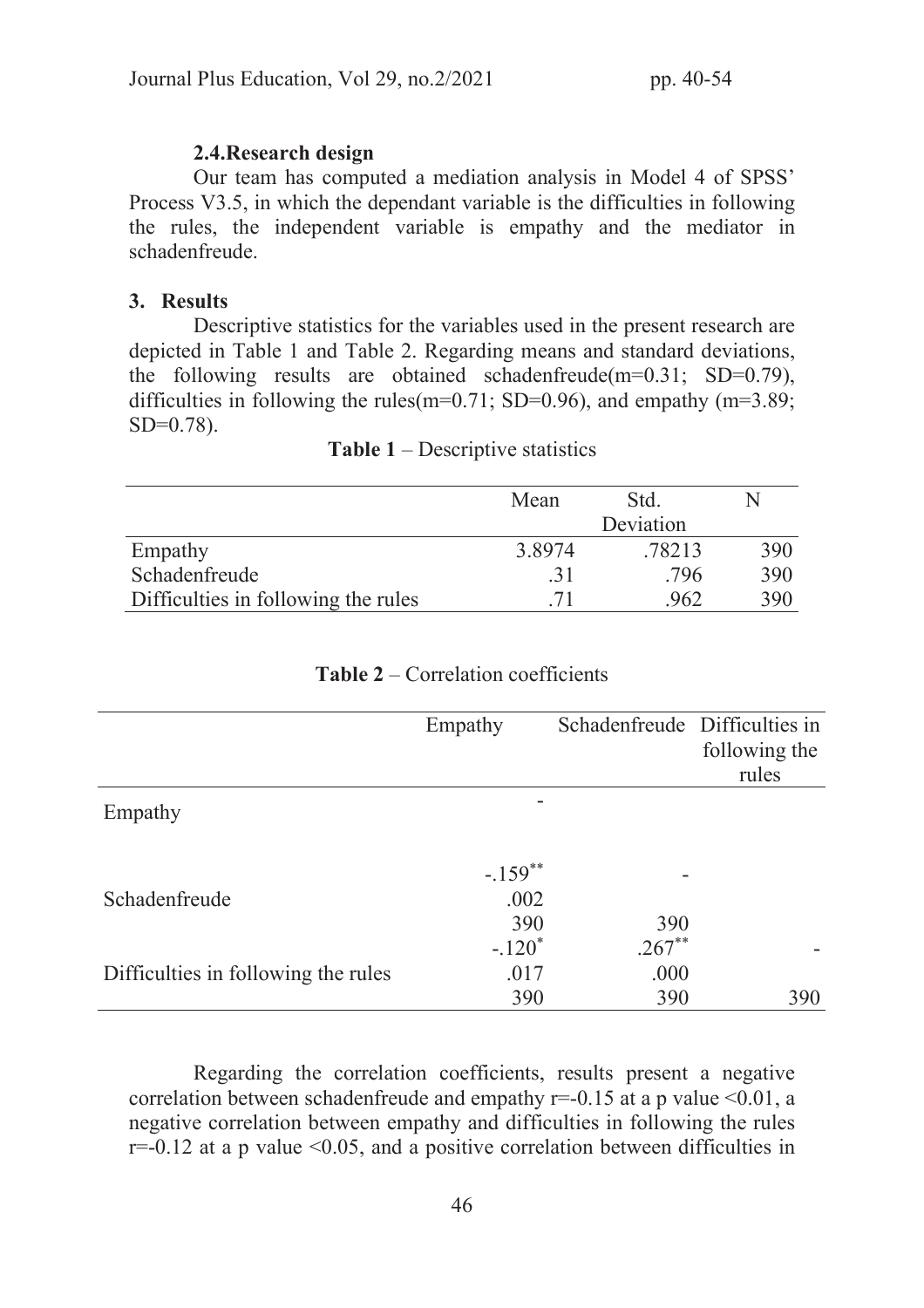following the rules and schadenfreude  $r=0.26$  at a p value <0.01, consistent with literature conclusions presented in the first section of this paper.

Table 3 – Model 4 Process V3.5 Macro Output

Run MATRIX procedure:

```
***************** PROCESS Procedure for SPSS Version 3.5
*****************
```
Written by Andrew F. Hayes, Ph.D. www.afhayes.com Documentation available in Hayes (2018). www.guilford.com/p/hayes3

```
*************
```
 $Model:4$ 

 $Y: Empathy$ X: Difficulties in following the rules M: Schadenfreude

Sample Size: 390

\*\*\*\*\*\*\*\*\*\*\*\*\*

**OUTCOME VARIABLE:** schadenf

| Model Summary                 |  | R R-sq MSE F df1<br>$.27 \qquad .07 \qquad .59 \qquad 29.69 \qquad 1.00 \qquad 388.00$ | df2 | p<br>.00 |
|-------------------------------|--|----------------------------------------------------------------------------------------|-----|----------|
| Model<br>coeff                |  | se t p LLCI ULCI                                                                       |     |          |
| constant .15 .05 3.07 .00     |  |                                                                                        | .05 | .24      |
| Dificult .22 .04 5.45 .00 .14 |  |                                                                                        |     | .30      |
|                               |  |                                                                                        |     |          |

Standardized coefficients coeff Dificult 27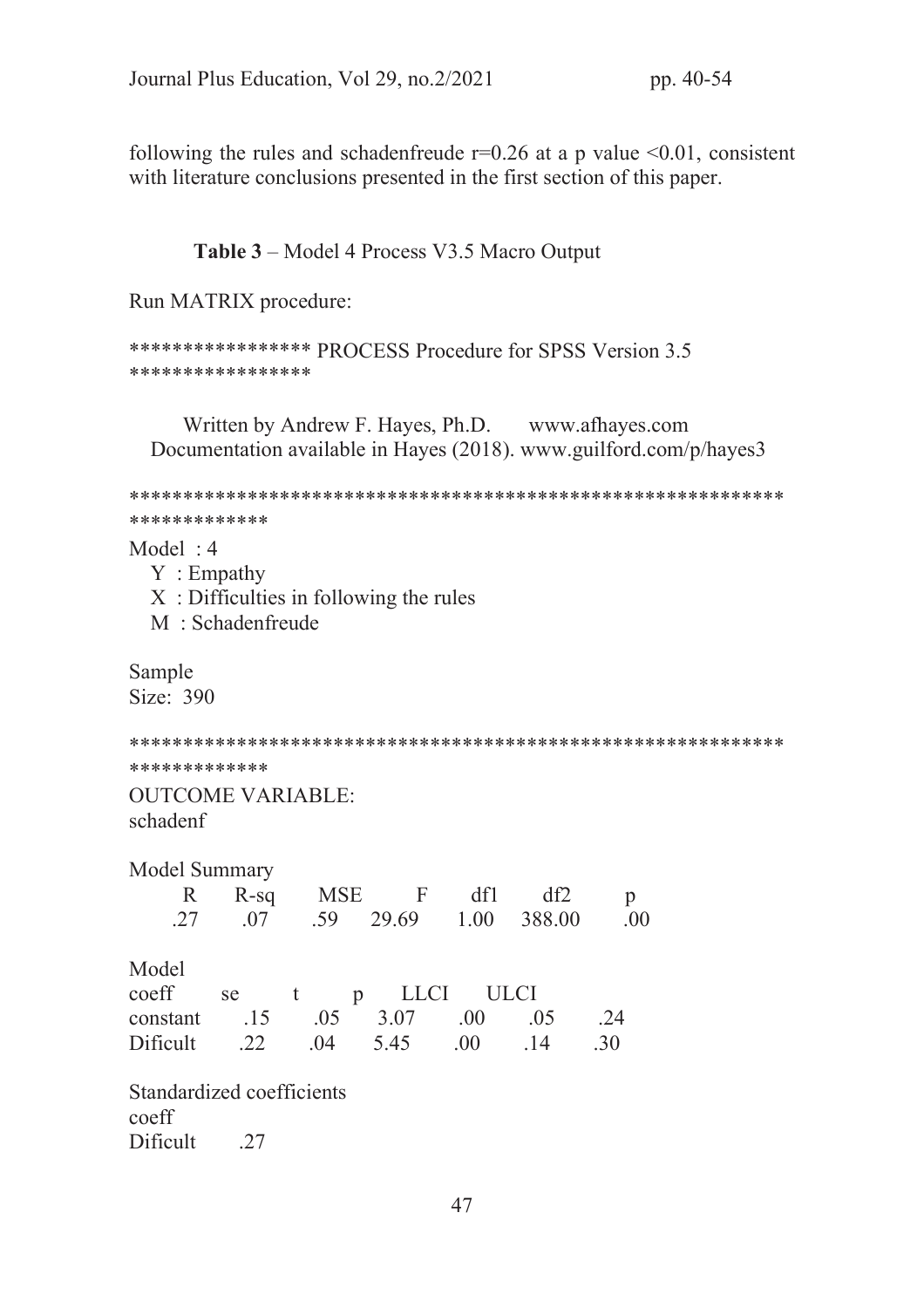Covariance matrix of regression parameter estimates: constant Dificult constant  $.00$  $.00$ Dificult  $.00$  $.00$ \*\*\*\*\*\*\*\*\*\*\*\*\* **OUTCOME VARIABLE:** Empatie Model Summary  $\mathbb{R}$  $R-sq$ MSE F  $df1$  $df2$  $\mathfrak{p}$ 18  $\Omega$  $.60$ 6.33 2.00 387.00  $.00.$ Model p LLCI coeff se t **ULCI** 3.99  $.05$ 81.08  $.00 \qquad 3.89$ 4.08 constant Dificult-.07.04  $-1.62$  $.11$  $-15$  $\overline{01}$ schadenf-.13  $.01 - .23 - .03$  $.05 -2.62$ Standardized coefficients  $\text{coeff}$ Dificult  $-.08$ schadenf  $-14$ Covariance matrix of regression parameter estimates: constant Dificultschadenf  $.00.$  $.00.$ constant  $.00$ Dificult  $.00\,$  $.00\,$  $.00.$  $.00$ schadenf  $.00$  $\sim 00$ \*\*\*\*\*\*\*\*\*\*\*\*\*\*\*\*\*\*\*\*\*\*\*\*\*\*\* TOTAL EFFECT MODEL \*\*\*\*\*\*\*\*\*\*\*\*\*\*\*\*\*\*\*\*\*\*\*\*\*\*\*\* **OUTCOME VARIABLE:** Empatie Model Summary  $\mathbb{R}$  $R-sq$ MSE F df1  $df2$  $\mathfrak{p}$  $12$  $\Omega$ 1  $.60 -$ 5.69 1.00 388.00  $.02$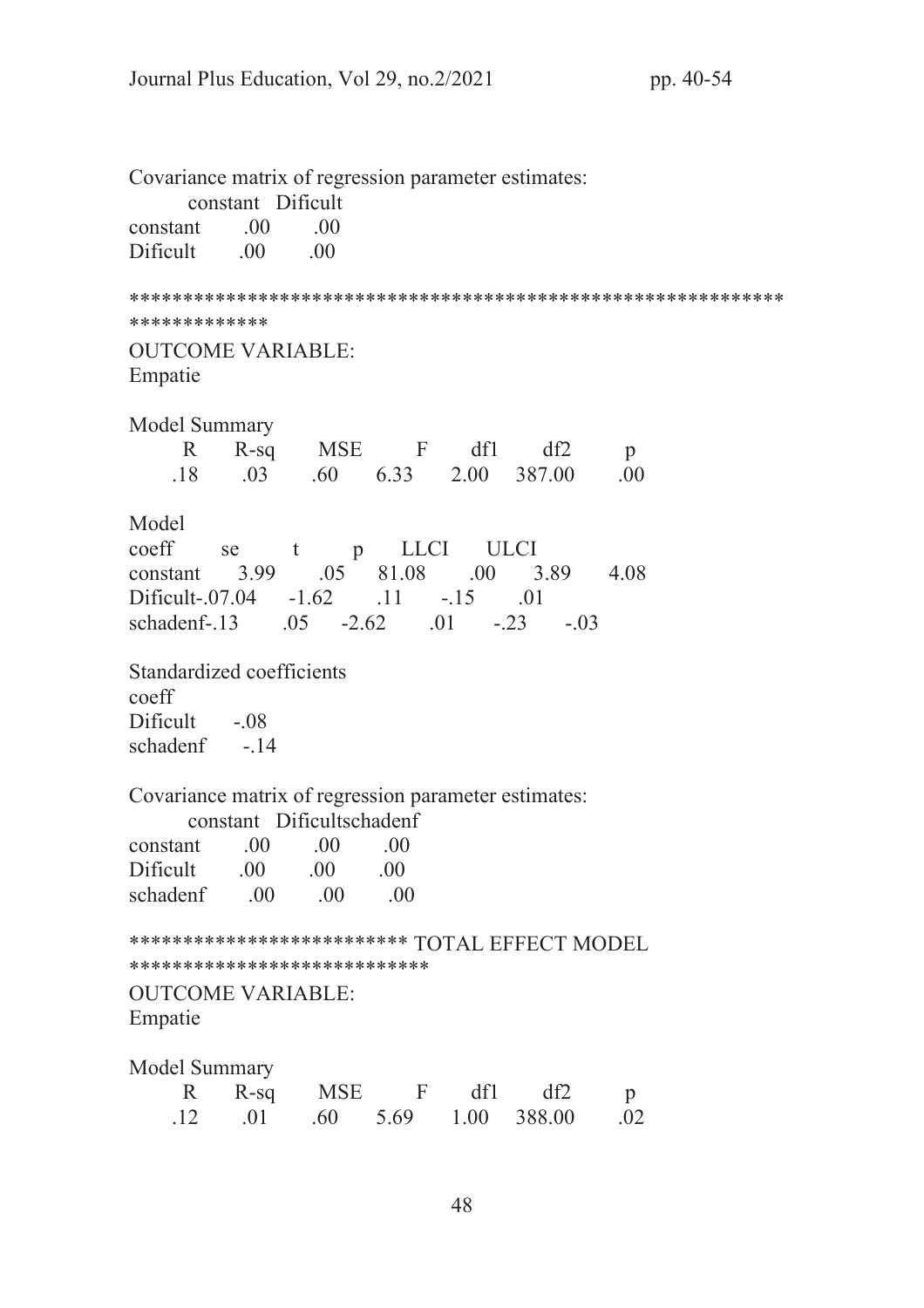Model p LLCI coeff **ULCI** se t 3.97 .05 81.04  $.00$ 3.87 4.06 constant  $-2.39$  .02  $Dificult-10$  $-18$  $-.02$  $.04$ Standardized coefficients  $\mathrm{coeff}$ Dificult -.12 Covariance matrix of regression parameter estimates: constant Dificult  $.00<sub>1</sub>$  $.00$ constant Dificult  $.00\,$ .00 \*\*\*\*\*\*\*\*\*\*\*\*\*\*\*\*\*\* CORRELATIONS BETWEEN MODEL RESIDUALS \*\*\*\*\*\*\*\*\*\*\*\*\*\*\*\*\*\*\*\* schadenfEmpatie schadenf  $1.00$  $.00$ Empatie  $.00$ 1.00 \*\*\*\*\*\*\*\*\*\*\*\*\*\* TOTAL, DIRECT, AND INDIRECT EFFECTS OF X ON V \*\*\*\*\*\*\*\*\*\*\*\*\*\*\* Total effect of X on Y p LLCI ULCI c psc\_cs Effect se  $t$  $-2.39$   $.02$   $-18$  $-.10$  $.04$  $-.02$  $-.12-.12$ Direct effect of X on Y Effect se t **LLCI** ULCI c' psc' cs  $p$  $-07$  $.04 - 1.62$  $.11 - .15$  $.01$  $-.09-.08$ Indirect effect(s) of  $X$  on  $Y$ : Effect BootSEBootLLCIBootULCI schadenf  $-.03$   $.02$   $-.07$   $-.01$ Partially standardized indirect effect(s) of X on Y: Effect BootSEBootLLCIBootULCI schadenf  $-.04$  $.02$  $-.09$  $-.01$ Completely standardized indirect effect(s) of X on Y:

49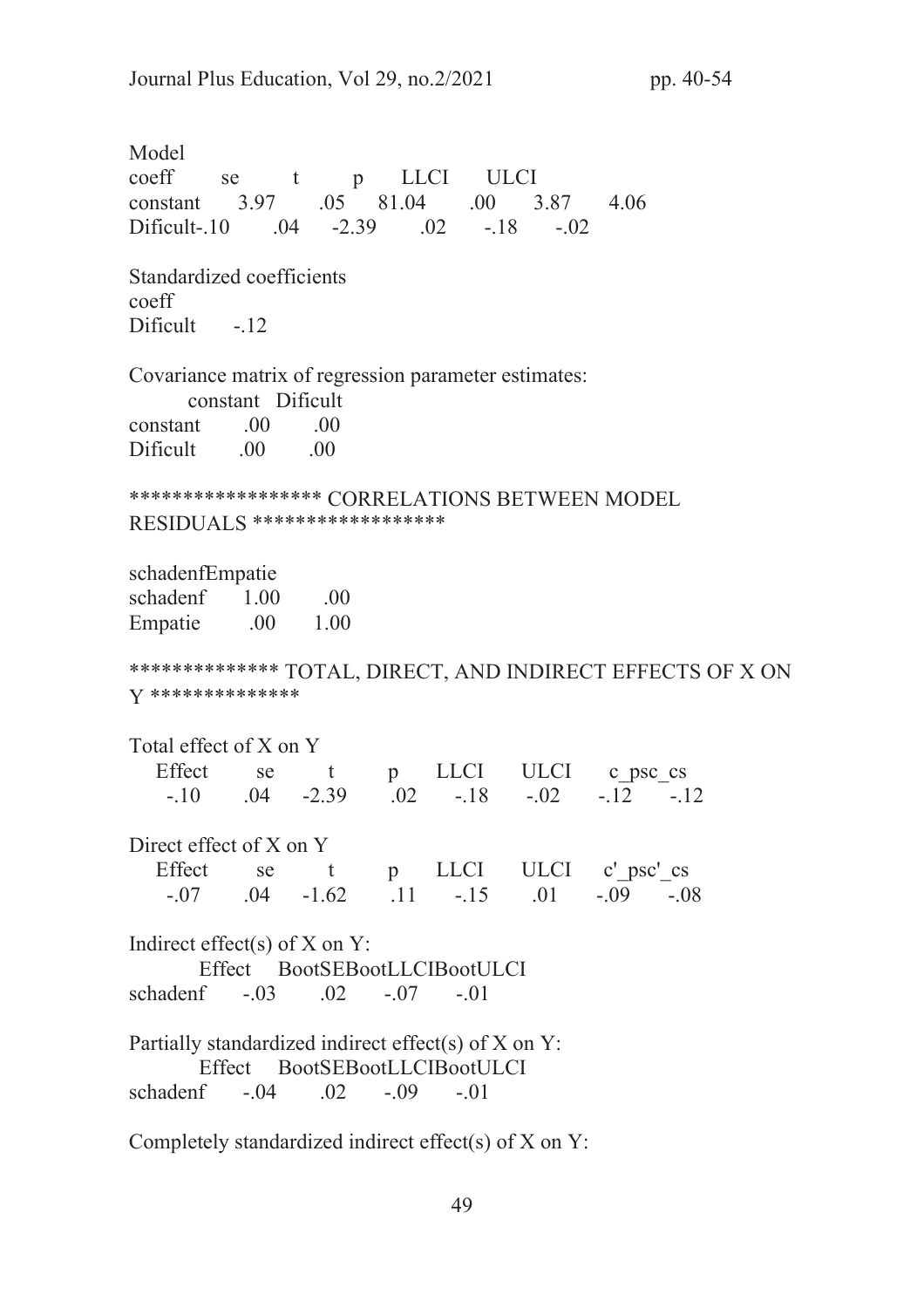Effect BootSEBootLLCIBootULCI schadenf -.04 .02 -.09 -.01

\*\*\*\*\*\*\*\*\*\*\*\*\*\*\*\*\*\*\*\*\*\*\* ANALYSIS NOTES AND ERRORS \*\*\*\*\*\*\*\*\*\*\*\*\*\*\*\*\*\*\*\*\*\*\*\*

Level of confidence for all confidence intervals in output: 95.0000

Number of bootstrap samples for percentile bootstrap confidence intervals: 5000

------ END MATRIX -----

The PROCESS model 4 output (Table 3), which evaluates a model in which schadenfreude mediates the effect of path a, was used to test the hypothesized mediation model (Hayes, 2013). Schadenfreude was found to mediate the effect of empathy and difficulties in following the rules.

In Step 1 of the mediation model, the regression of empathy on difficulties in following the rules, ignoring the mediator, was significant,  $b =$  $-10$ ,  $t(388)=-2.39$ ,  $p = <0.01$ . Step 2 showed that theregression of the empathy on the mediator, schadenfreude, was also significant,  $b = 0.22$ , t(388)  $= 5.45$ ,  $p = <.001$ . Step 3 of the mediation process showed that the mediator (schadenfreude), controlling for empathy, was significant,  $b = -.13$ ,  $t(387) = -$ 2.62,  $p = 0.01$ . Step 4 of the analyses revealed that, controlling for the mediator (schadenfreude), empathy scores was not a significantpredictor of difficulties in following the rules,  $b = -.07$ ,  $t(387) = -1.62$ ,  $p = .11$ . It was found that schadenfreude fully mediated the relationship between empathy and difficulties in following the rules.

Results of this research show that empathy was negatively correlated with both schadenfreude and difficulties in following the rules, while schadenfreude was positively correlated with difficulties in following the rules.

The mediation model was used in this study to investigate the psychological aspects behind the association between empathy and difficulties in following the rules. In summary, the findings revealed that low levels of empathy predicted high levels of difficulties in following the rules, with the effects of empathy on difficulties in following the rules being buffered by schadenfreude.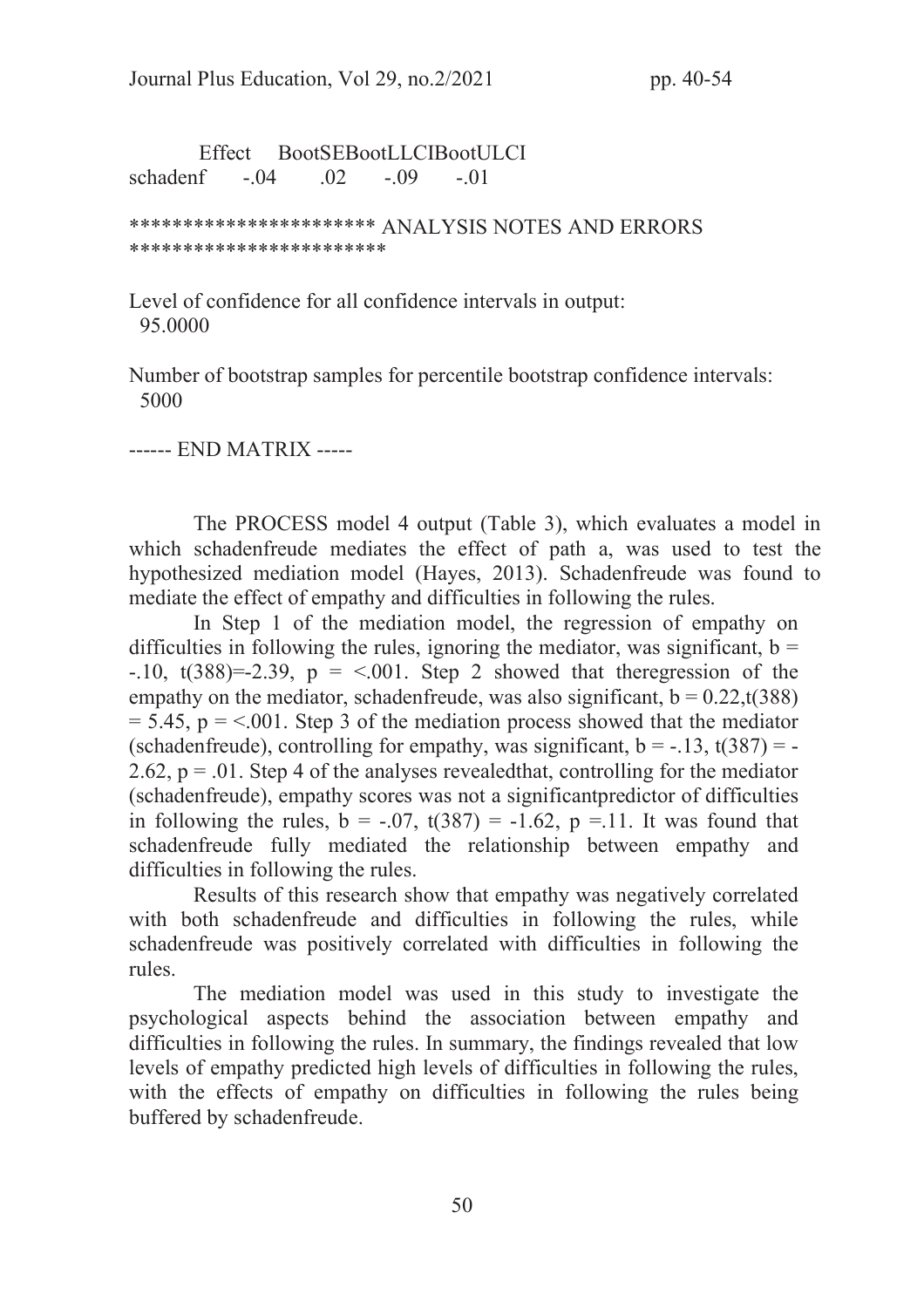## 4. Conclusions and discussion

According to the literature which states that the presence or absence of individual, social and emotional responsiveness, which is associated with compassion, concern and understanding the other person's position, represent the protective or risk factors for the development of antisocial and aggressive behavior, this research was based on the assumption that individuals with low levels of empathy are more prone to disobey the rules, and if they also score high on schadenfreude, the effect is buffered.

There were a few drawbacks to this study. For example, the data is mostly concerned with self-reporting. While our data on a number of factors has not been demonstrated to be significantly skewed in a negative way, respondents may have purposefully or unintentionally overestimated their own attitudes and behaviors, particularly in relation to "sensitive" aspects like aggression and rule-breaking. Second, the results are based on crosssectional data. Despite the fact that we created a hypothetically directed homological network among our research variables, we cannot make any real conclusions about causality.Future study might build on our results to undertake longitudinal studies that give a more in-depth look at the complex variables that drive Schadenfreude. Third, our sample was not representative of Romania's entire population. As a result, the results of the show experiments may be repeated on certain demographic groups, which may be connected to distinct social situations.

# References:

- Angier, N. (2009). In Pain and Joy of Envy, the Brain May Play a Role. The New York Times.
- BalasTimar, D. (2018). Online aggression tendencies and cognitive empathy towards the victim of cyberbullying in adolescents. CrossCultural Management Journal, issue 2, 117-122.
- Ben-Ze'ev, A. (2014). The personal comparative concern in schadenfreude. In Dijk, Wilco W. van; Ouwerkerk, Jaap W. (eds.). Schadenfreude: Understanding Pleasure at the Misfortune of Others. Cambridge University Press.
- Burt, S.A., Donnellan, M.B. (2008). Personality correlates of aggressive and non-aggressive antisocial behavior. Personality and Individual Differences, 44:53–63.
- Burt, S.A., Krueger, R.F., McGue, M., Iacono, W.G. (2003). Parent–child conflict and the comorbidity among childhood externalizing disorders. Archives of General Psychiatry, 60:505–513.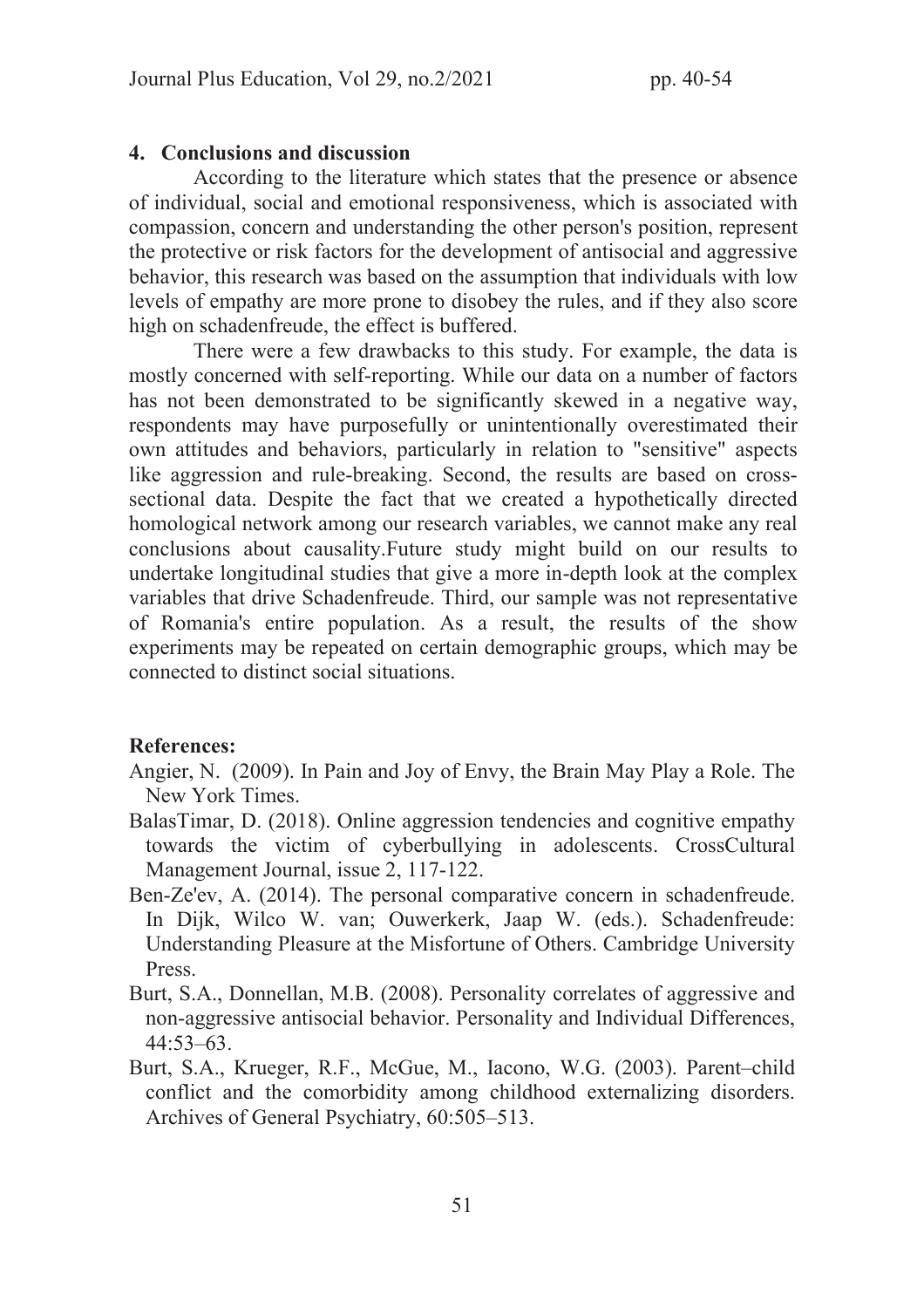- Burt, S.A., Larson, C.L. (2007). Differential affective responses in those with aggressive versus non-aggressive antisocial behaviors. Personality and Individual Differences, 43:1481–1492.
- Burt, S.A., Mikolajewski, A.J. (2008). Preliminary evidence that specific candidate genes are associated with adolescent antisocial behavior. Aggressive Behavior, 34:257–265.
- Buss, A. H., & Perry M.(1992). The Aggression Questionnaire. Journal of Personality and Social Psychology, 63, 452–459. https://doi.org/10.1037/0022-3514.63.3.452
- Cikara, M., Botvinick, M.M., Fiske, S.T. (2011). "Us Versus Them". Psychological Science. 22 (3): 306–313.
- Cohen, D., Strayer, J. (1996). Empathy in conduct-disordered and comparison youth. Developmental Psychology, 32:988–998.
- Cohen, D., Strayer, J. (1996). Empathy in conduct-disordered and comparison youth. Developmental Psychology, 32:988–998.
- Combs, D.J.Y., Powell, C.A.J., Schurtz, D.R., Smith, R.H. (2009). Politics, schadenfreude, and ingroup identification: The sometimes happy thing about a poor economy and death. Journal of Experimental Social Psychology. 45 (4): 635–646. doi:10.1016/j.jesp.2009.02.009.
- Crick, N.R., Bigbee, M.A. (1998). Relational and overt forms of peer victimization: A multi-informant approach. J Counsel Clin Psychol., 66:337–347.
- Crick, N.R., Casas, J.F., Mosher, M. (1997). Relational and overt aggression in preschool. Dev Psychol., 33:579–588.
- Crick, N.R., Casas, J.F., Nelson, D.A. (2002). Toward a more comprehensive understanding of peer maltreatment: Studies of relational victimization. Curr Dir Psychol Sci., 11:98–101.
- Crick, N.R., Grotpeter, J.K. (1995). Relational aggression, gender, and social-psychological adjustment. Child Dev., 66:710–722.
- Demeter, E., Rad, D., &Balas, E. (2021). Schadenfreude and General Anti-Social Behaviours: The Role of Violent Content Preferences and Life Satisfaction. BRAIN. Broad Research in Artificial Intelligence and Neuroscience, 12(2), 98-111. https://doi.org/10.18662/brain/12.2/194
- Frick, P.J., Lahey, B.B., Loeber, R., Tannenbaum, L., Van Horn, Y., Christ, M., et al. (1993). Oppositional defiant disorder and conduct disorder: A meta-analytic review of factor analyses and cross-validation in a clinic sample. Clinical Psychology Review., 13:319–340.
- Goldberg, L. R., Johnson, J. A., Eber, H. W., Hogan, R., Ashton, M. C., Cloninger, C. R., & Gough, H. C. (2006). The International Personality Item Pool and the future of public-domain personality measures. Journal of Research in Personality, 40, 84-96.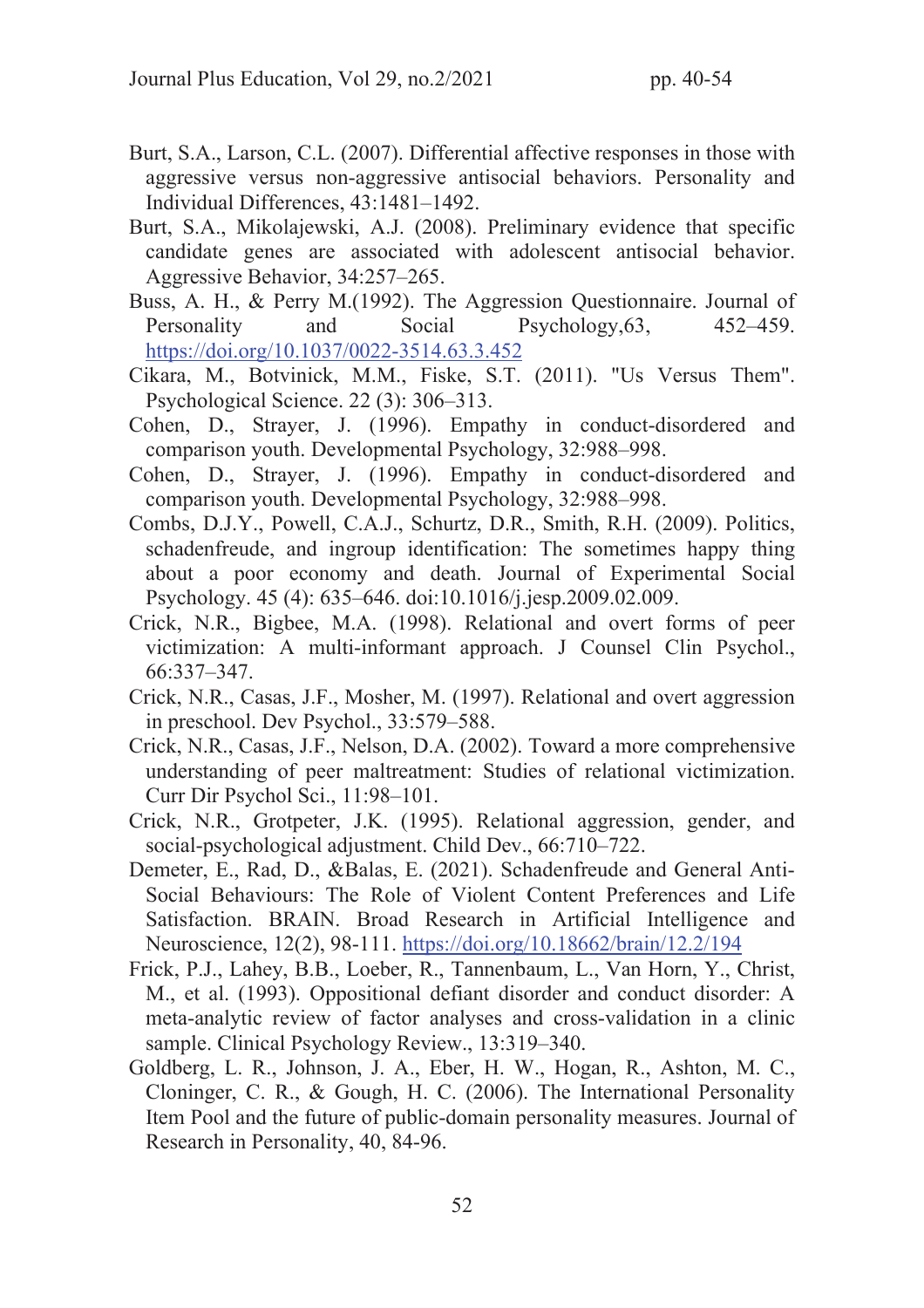- Iliescu, D., Popa, M., &Dimache, R. (2015). Adaptarearomânească a Setului International de Itemi de Personalitate: IPIP-Ro [The Romanian adaptation of the International Personality Item Pool: IPIP-Ro]. PsihologiaResurselorUmane, 13(1), 83-112.
- Lahey, B.B., Loeber, R., Quay, H.C., Applegate, B., Shaffer, D., Waldman, I., et al. (1998). Validity of DSM–IV subtypes of conduct disorder based on age of onset. Journal of the American Academy of Child and Adolescent Psychiatry, 37:435–442.
- Lahey, B.B., Loeber, R., Quay, H.C., Frick, P.J., Grimm, J. (1992). Oppositional defiant and conduct disorders: Issues to be resolved for DSM–IV. Journal of the American Academy of Child and Adolescent Psychiatry, 31:539–546.
- Lahey, B.B., Waldman, E.D. (2003). A developmental propensity model of the origins of conduct problems during childhood and adolescence. In: Lahey BB, Moffitt TE, Caspi A, editors. Causes of conduct disorder and juvenile delinquency. New York: Guilford Press, 76–117.
- Loeber, R., Schmaling, K.B. (1985). Empirical evidence for overt and covert patterns of antisocial conduct problems: A meta-analysis. Journal of Abnormal Child Psychology, 13:337–352.
- Loeber, R., Stouthamer-Loeber, M. (1998). Development of juvenile aggression and violence. American Psychologist, 53:242–259.
- Machackova, H., &Pfetsch, J.(2016). Bystanders' responses to offline bullying and cyberbullying: The role of empathy and normative beliefs about aggression. Scandinavian Journal of Psychology, 57(2), 169–176. https://doi.org/10.1111/sjop.12277
- Murray, J. P. (2008). Media Violence: The Effects Are Both Real and Strong. American Behavioral Scientist, 51(8), 1212–1230. https://doi.org/10.1177/0002764207312018
- Offord, D.R., Bennett, K.J. (1994). Conduct disorder: Long-term outcomes and intervention effectiveness. Journal of the American Academy of Child and Adolescent Psychiatry, 33:1069–1078.
- Pardini, D. A., Lochman, J. E., Frick, P.J. (2003). Callous/unemotional traits and social cognitive processes in adjudicated youth. Journal of the American Academy of Child and Adolescent Psychiatry, 42:364–371.
- Rad, D. T., Dughi, T., Roman, A., &Ignat, S. (2019). Perspectives of Consent Silence in Cyberbullying. Postmodern Openings, 10(2), 57-73. https://doi.org/10.18662/po/71
- Rad, D., Demeter, E., & Maier, R. (2021). A predictive model of Shadenfreude, a Machiavellianism facet. Journal Plus Education, 28(1), 142-152.